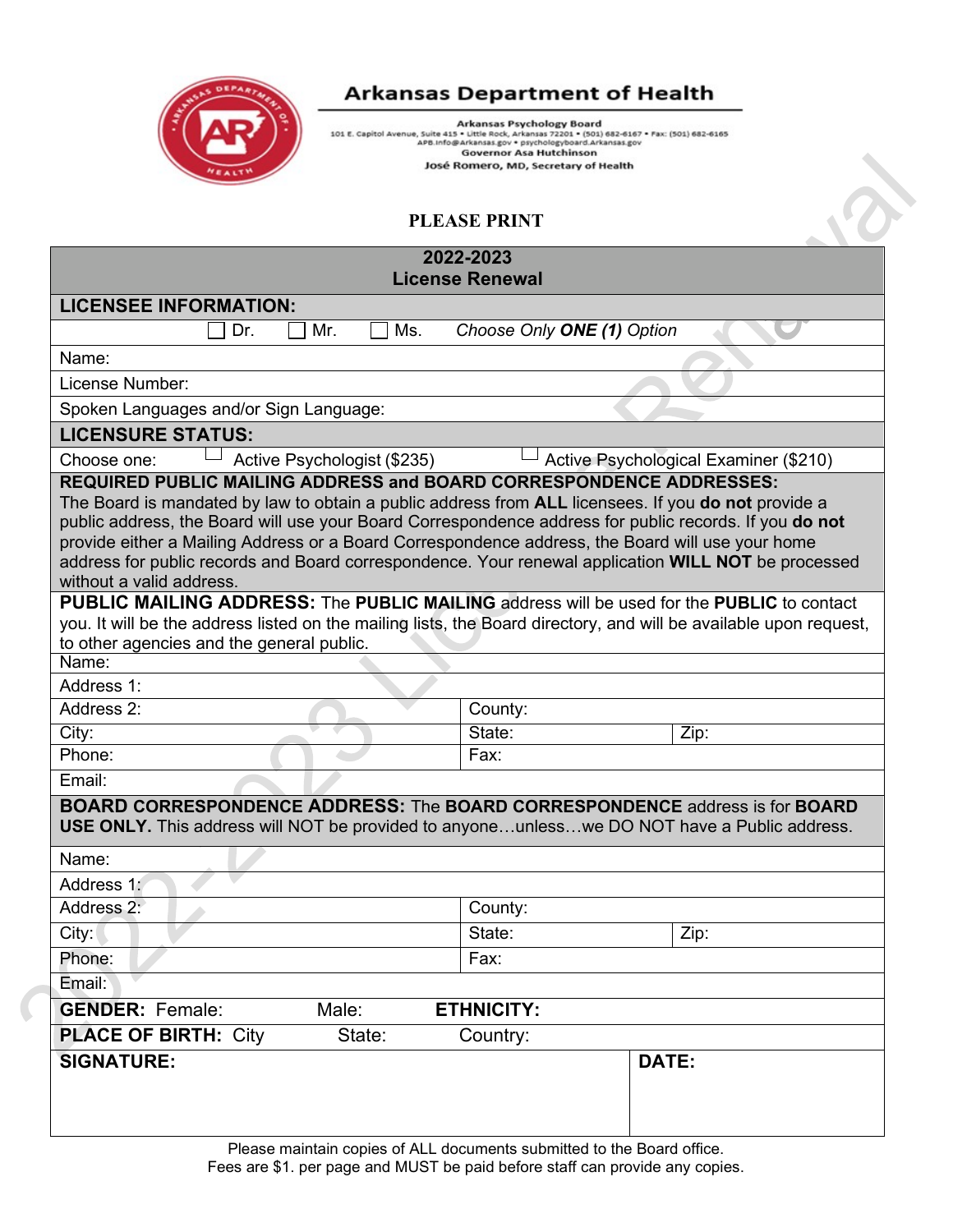#### **License Renewal Affidavit 2022-2023**

*Answer the questions, below, as related to your Psychology licensure status. If" YES" to ANY questions, you MUST provide details. This questionnaire MUST be completed and be submitted by June 30, 2022.*

| <b>Licensee Name:</b>                                                                                                                                                               |                                                                                                                                                                                                            |                                                            |                                                                                |
|-------------------------------------------------------------------------------------------------------------------------------------------------------------------------------------|------------------------------------------------------------------------------------------------------------------------------------------------------------------------------------------------------------|------------------------------------------------------------|--------------------------------------------------------------------------------|
| Licensee Number:                                                                                                                                                                    |                                                                                                                                                                                                            |                                                            |                                                                                |
| <b>QUESTIONS</b>                                                                                                                                                                    |                                                                                                                                                                                                            | Yes/No                                                     | If "YES," you MUST Explain                                                     |
| 1. Have you ever been convicted of a felony?                                                                                                                                        |                                                                                                                                                                                                            | $\Box$ Yes $\Box$ No                                       |                                                                                |
| and/or altered due to ANY of the following:                                                                                                                                         | 2. Have you ever had employment(s), work assignment(s), volunteer<br>posting(s), job duties, and/or job duty locations terminated, suspended,<br>Substance Abuse<br>Mental Impairment<br>Sexual Misconduct | □ Yes □ No<br>$\Box$ Yes $\Box$ No<br>$\Box$ Yes $\Box$ No |                                                                                |
| PSYCHOLOGY LICENSE: See note below**                                                                                                                                                |                                                                                                                                                                                                            |                                                            |                                                                                |
| psychology license/certificate in ANY state/province?                                                                                                                               | 3. Have you ever had ANY disciplinary action taken against your                                                                                                                                            | $\Box$ Yes $\Box$ No                                       |                                                                                |
| 4. Has ANY disciplinary action, limitation(s), restriction(s), or<br>rehabilitation been initiated or entered against your psychology<br>license/certificate in ANY state/province? |                                                                                                                                                                                                            | $\Box$ Yes $\Box$ No                                       |                                                                                |
| psychological services?                                                                                                                                                             | 5. Have you ever applied for and been denied, or had suspended or<br>revoked, licensure/certification in ANY state/province as a provider of                                                               | $\Box$ Yes $\Box$ No                                       |                                                                                |
| state/province?                                                                                                                                                                     | 6. Have you ever surrendered a psychology license/certificate in ANY                                                                                                                                       | $\Box$ Yes $\Box$ No                                       |                                                                                |
|                                                                                                                                                                                     | 7. Have you ever applied for and been denied, or had suspended or<br>revoked, membership in ANY professional psychological association?                                                                    | $\Box$ Yes $\Box$ No                                       |                                                                                |
| If NOT APPLICABLE, please answer "NO" to<br>Questions 8, 9, and 10. See note below***                                                                                               | PROFESSIONAL LICENSURE (excluding Psychology):                                                                                                                                                             |                                                            | If "YES" indicate the "TYPE<br>of license, DATE, and<br><b>STATE/PROVINCE"</b> |
| 8. Has ANY disciplinary action, limitation(s), restriction(s), or<br>license/certificate in ANY state/province?                                                                     | rehabilitation been initiated or entered against ANY professional                                                                                                                                          | $\Box$ Yes $\Box$ No                                       |                                                                                |
| or revoked in ANY state/province?                                                                                                                                                   | 9. Has a request for a professional license/certificate ever been denied                                                                                                                                   | $\Box$ Yes $\Box$ No                                       |                                                                                |
| ANY state/province?                                                                                                                                                                 | 10. Have you ever surrendered a professional license/certificate in                                                                                                                                        | l IYes IINo                                                |                                                                                |

**\*\*\*NOTE***: Questions about surrendered, denied, suspended or revoked license relates to ethical complaints and disciplinary actions. It excludes not renewing a license due to moving to another state.* **\*\*NOTE:** *Professional License is a license in a field other than Psychology. i.* certify that the statements made by me in this application are true, complete, and correct to the best of my knowledge and belief, and are made in good faith.

**License Signature:** 

| lota - | Jalu. |  |
|--------|-------|--|

Please maintain copies of ALL documents submitted to the Board office. Fees are \$1. per page and MUST be paid before staff can provide any copies.